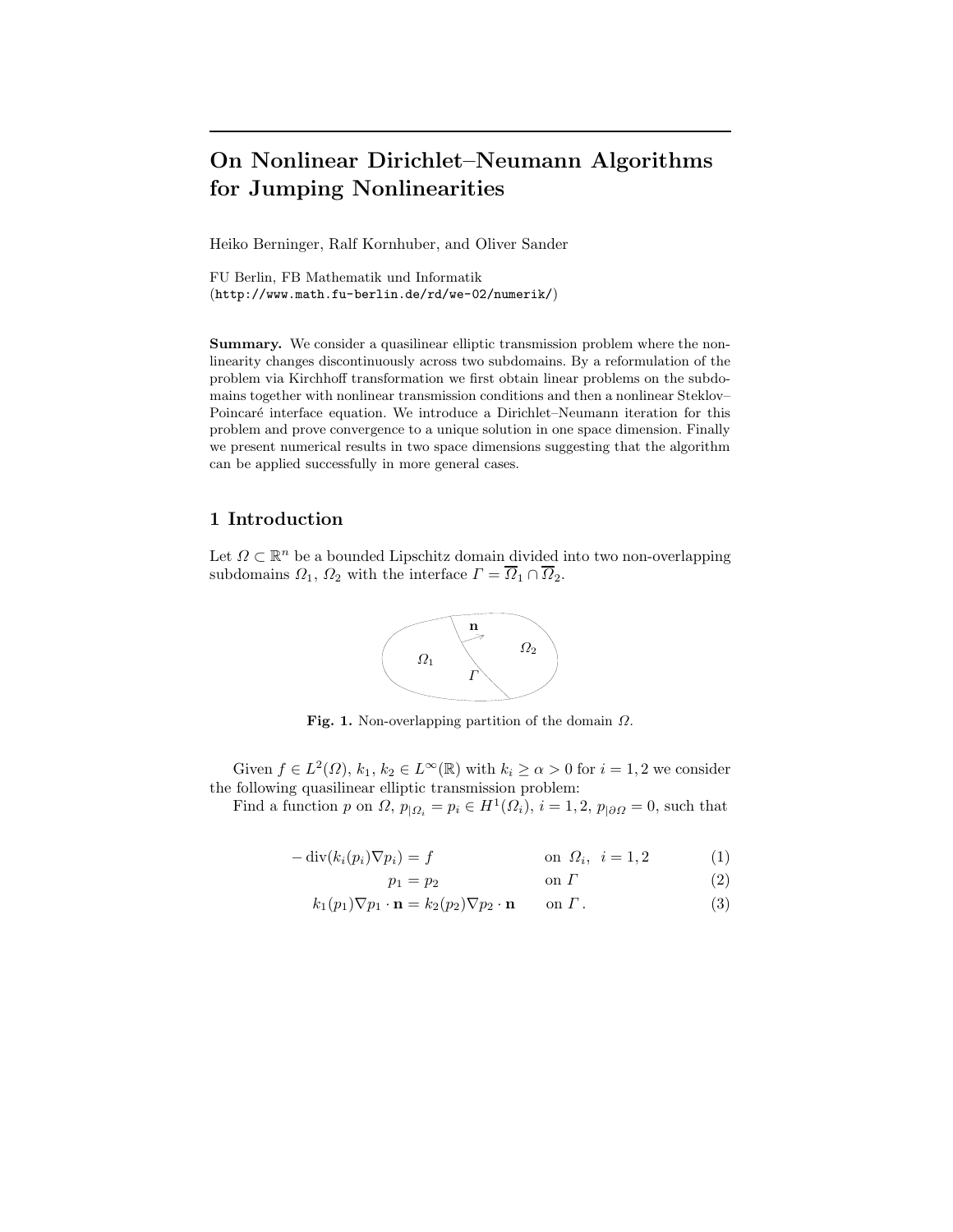#### 2 Heiko Berninger, Ralf Kornhuber, and Oliver Sander

Observe that the nonlinearities  $k_i$  need not be differentiable. Hence, Newton-type linearization suffers from a lack of smoothness. However, by standard *Kirchhoff transformation* [1], we can reformulate the two nonlinear pdes (1) as linear *Poisson equations* in each of the subdomains. Based on this observation, we introduce a nonlinear Dirichlet–Neumann algorithm for  $(1)$ – $(3)$  which requires the solution of two linear problems in each iteration step but does *not* involve any further linearization. We present a convergence analysis including sufficient conditions for convergence in one space dimension. As a by-product, we obtain an existence and uniqueness result for  $(1)$ – $(3)$ . Numerical computations suggest that the algorithm can also be applied successfully to higher-dimensional problems. Related Robin methods will be treated in a forthcoming paper [3].

This paper is organized as follows. In Section 2 we apply the Kirchhoff transformation to  $(1)-(3)$  in order to derive an interface problem with linear problems on the subdomains and nonlinear transmission conditions. The transformed problem can be rewritten as a nonlinear Steklov–Poincaré interface equation. In analogy to the linear case, the nonlinear Dirichlet–Neumann algorithm can be regarded as a preconditioned Richardson iteration applied to the nonlinear Steklov–Poincaré equation. In Section 3, we present a convergence theorem in 1D generalizing related results in the linear case [5]. Finally, in Section 4, we illustrate the numerical properties of the nonlinear Dirichlet– Neumann method in a nontrivial two-dimensional setting.

### **2 An elliptic problem with jumping nonlinearities**

We introduce (for  $i = 1, 2$ ) the spaces

$$
V_i := \{ v_i \in H^1(\Omega_i) | v_{i| \partial \Omega \cap \partial \Omega_i} = 0 \}, \quad V_i^0 := H_0^1(\Omega_i), \quad \Lambda := H_{00}^{1/2}(\Gamma)
$$

and for  $w_i, v_i \in V_i$  the forms

$$
a_i(w_i, v_i) := (\nabla w_i, \nabla v_i)_{\Omega_i}, \qquad b_i(w_i, v_i) := (k(w_i) \nabla w_i, \nabla v_i)_{\Omega_i},
$$

where  $(\cdot, \cdot)_{\Omega_i}$  stands for the  $L^2$  inner product on  $\Omega_i$ . The norm in  $H^1(\Omega_i)$  will be denoted by  $\|\cdot\|_{1,\Omega_i}$ , the norm in  $\Lambda$  with  $\|\cdot\|_{\Lambda}$ . We point out that much of what we present in the first two sections are generalizations of the linear theory given in [5]. The notation here is used accordingly.

Let  $R_i$ ,  $i = 1, 2$ , be any continuous extension operator from  $\Lambda$  to  $V_i$ . Then the variational formulation of problem  $(1)$ – $(3)$  reads as follows:

Find  $p_i \in V_i$ ,  $i = 1, 2$ , such that

$$
b_i(p_i, v_i) = (f, v_i)_{\Omega_i} \qquad \forall v_i \in V_i^0, \ i = 1, 2 \qquad (4)
$$

$$
p_{1| \Gamma} = p_{2| \Gamma} \qquad \qquad \text{in} \ \Lambda \tag{5}
$$

$$
b_1(p_1, R_1\mu) - (f, R_1\mu)_{\Omega_1} = -b_2(p_2, R_2\mu) + (f, R_2\mu)_{\Omega_2} \quad \forall \mu \in \Lambda. \tag{6}
$$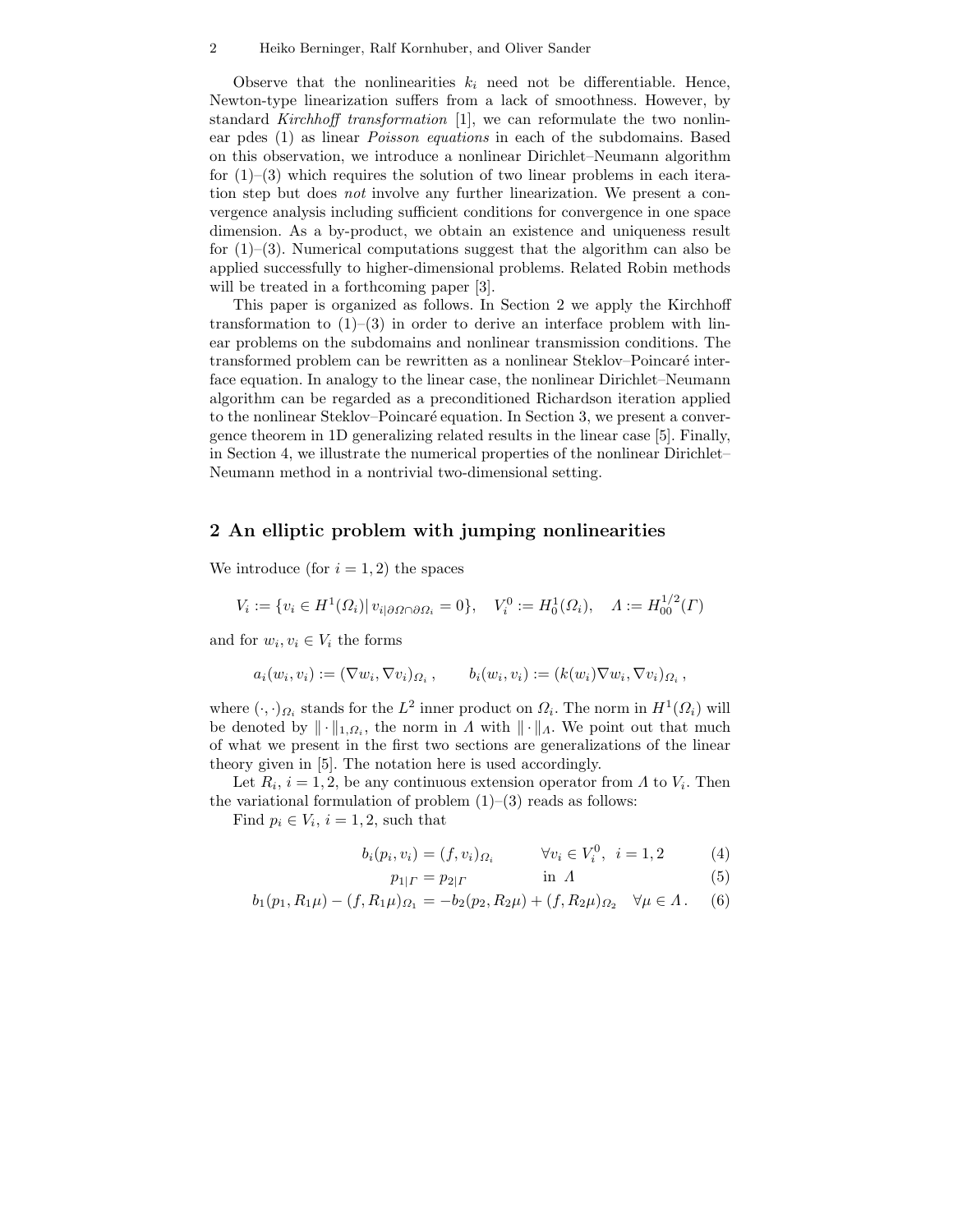We now introduce new variables  $u_i$ ,  $i = 1, 2$ , by Kirchhoff transformation  $\kappa_i$  $(cf. [1])$ :

$$
u_i(x) := \kappa_i(p_i(x)) = \int_0^{p_i(x)} k_i(q) dq
$$
 a.e. in  $\Omega_i$ ,

which yields  $k_i(p_i)\nabla p_i = \nabla u_i$ . Further properties of  $\kappa_i$  are listed in the following

**Proposition 1.**  $\kappa_i : \mathbb{R} \to \mathbb{R}$  *is a.e. differentiable with*  $\kappa'_i = k_i$ *, strictly monotonically increasing and Lipschitz continuous with Lipschitz constant*  $||k_i||_{\infty}$ *.*  $\kappa_i^{-1}$  is Lipschitz continuous with Lipschitz constant  $||k_i^{-1}||_{\infty}^{-1}$ . *Furthermore there exist positive constants* c, C *with*

$$
c ||p_i||_{1,\Omega_i} \le ||\kappa_i(p_i)||_{1,\Omega_i} \le C ||p_i||_{1,\Omega_i} \quad and
$$
  

$$
c ||p_{i| \Gamma}||_{A} \le ||\kappa_i(p_i)|_{\Gamma}||_{A} \le C ||p_{i| \Gamma}||_{A}.
$$

Thus with this transformation problem  $(4)$ – $(6)$  becomes: Find  $u_i \in V_i$ ,  $i = 1, 2$ , such that

$$
a_i(u_i, v_i) = (f, v_i)_{\Omega_i} \qquad \forall v_i \in V_i^0, \ i = 1, 2 \tag{7}
$$

$$
\kappa_1^{-1}(u_{1|\Gamma}) = \kappa_2^{-1}(u_{2|\Gamma}) \qquad \text{in } \Lambda \tag{8}
$$

$$
a_1(u_1, R_1\mu) - (f, R_1\mu)_{\Omega_1} = -a_2(u_2, R_2\mu) + (f, R_2\mu)_{\Omega_2} \quad \forall \mu \in \Lambda. \tag{9}
$$

For given  $\lambda \in \Lambda$  we now consider for  $i = 1, 2$  the harmonic extensions  $u_i^0 = H_i(\kappa_i(\lambda)) \in V_i$  of the Dirichlet boundary value  $\kappa_i(\lambda)$  on  $\Gamma$ . (From now on, the brackets are mostly skipped to simplify the notation.) Furthermore let  $u_i^* = \mathcal{G}_i f$  be the solutions of the subproblems (7) with homogeneous Dirichlet data  $u_{i|\partial\Omega}^0 = 0$ . Due to the linearity of the local problems (7) the functions  $u_i = H_i \kappa_i \lambda + \mathcal{G}_i f$  satisfy (7)–(9) if and only if

$$
a_1(H_1\kappa_1\lambda, R_1\mu) + a_2(H_2\kappa_2\lambda, R_2\mu) =
$$
  
(f, R\_1\mu)\_{\Omega\_1} - a\_1(\mathcal{G}\_1 f, R\_1\mu) + (f, R\_2\mu)\_{\Omega\_2} - a\_2(\mathcal{G}\_2 f, R\_2\mu) \quad \forall \mu \in \Lambda. (10)

Since the extension operators  $R_i$ ,  $i = 1, 2$ , can be chosen arbitrarily, we set  $R_i = H_i$ . Denoting by  $\langle \cdot, \cdot \rangle$  the duality pairing between  $\Lambda'$  and  $\Lambda$  we recall the definition of the Steklov–Poincaré operators  $S_i : A \to A'$ :

$$
\langle S_i\eta,\mu\rangle=a_i(H_i\eta,H_i\mu)\quad \forall \eta,\mu\in\varLambda,\quad i=1,2
$$

and furthermore the functional  $\chi = \chi_1 + \chi_2 \in \Lambda'$ :

$$
\langle \chi_i, \mu \rangle = (f, H_i \mu)_{\varOmega_i} - a_i (\mathcal G_i f, H_i \mu) \quad \forall \mu \in \varLambda, \quad i = 1, 2 \, .
$$

Now  $(10)$  can be written as the nonlinear Steklov–Poincaré interface equation

find 
$$
\lambda \in \Lambda
$$
:  $(S_1\kappa_1 + S_2\kappa_2)\lambda = \chi$  (11)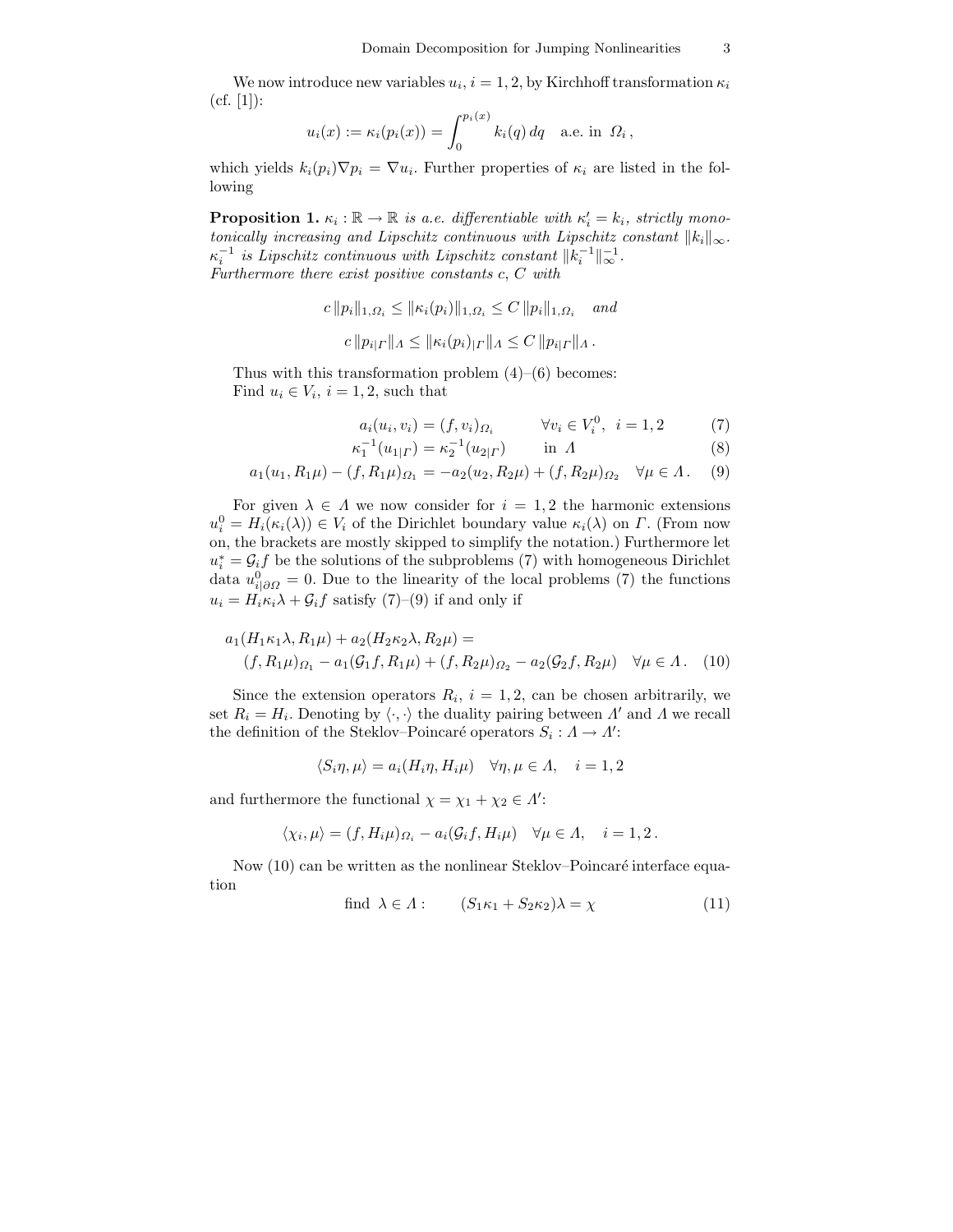or equivalently

find 
$$
\lambda_2 \in \Lambda
$$
:  $(S_1 \kappa_1 \kappa_2^{-1} + S_2) \lambda_2 = \chi$  (12)

if we set  $\lambda_2 = \kappa_2 \lambda$ . Note that if  $\kappa_2^{-1} : \Lambda \to \Lambda$  is Lipschitz continuous the convergence of a sequence of iterates  $\lambda_2^k$  to  $\lambda_2$  implies the convergence of  $\lambda^k = \kappa_2^{-1} \lambda_2^k$  to  $\lambda$ .

We state the main result of this section:

**Proposition 2.** *Solving problem (4)–(6) is equivalent to solving the nonlinear Steklov–Poincaré equations (11) or (12).* 

We point out at this stage that the reformulation of the problem  $(4)$ – $(6)$ by Kirchhoff transformation is not only a powerful tool for the analysis of the problem that will be subject of the following two sections but also for its numerical treatment due to the linearity of transformed subproblems. In more complicated cases like the time-discretized Richards equation Kirchhoff transformation allows a reformulation of the quasilinear subproblems as convex minimization problems which can be solved efficiently and robustly using monotone multigrid methods [4].

#### **3 Nonlinear Dirichlet–Neumann iteration**

Now we consider the Dirichlet–Neumann algorithm applied to our problem  $(4)$ – $(6)$ . However, since it turns out that for a rigorous analysis the damping has to be carried out in the transformed variables, we state it for the transformed version  $(7)-(9)$ :

Given  $\lambda_2^0 \in \Lambda$ , successively find  $u_1^{k+1} \in V_1$  and  $u_2^{k+1} \in V_2$  for each  $k \geq 0$ such that

$$
a_1(u_1^{k+1}, v_1) = (f, v_1)_{\Omega_1} \qquad \forall v_1 \in V_1^0 \tag{13}
$$

$$
u_{1|\Gamma}^{k+1} = \kappa_1 \kappa_2^{-1} (\lambda_2^k) \qquad \text{in } \Lambda \tag{14}
$$

and

$$
a_2(u_2^{k+1}, v_2) = (f, v_2)_{\Omega_2} \qquad \forall v_2 \in V_2^0 \tag{15}
$$

$$
a_2(u_2^{k+1}, H_2\mu) - (f, H_2\mu)_{\Omega_2} = -a_1(u_1^{k+1}, H_1\mu) + (f, H_1\mu)_{\Omega_1} \quad \forall \mu \in \Lambda. (16)
$$

Then, with some damping parameter  $\theta \in (0, 1)$ , the new iterate is

$$
\lambda_2^{k+1} := \theta u_{2|T}^{k+1} + (1 - \theta) \lambda_2^k.
$$
 (17)

Considering the harmonic extensions  $H_i u_{i|T}^{k+1}$  and the solutions  $\mathcal{G}_i f$  of the problems (7) with homogeneous boundary data for  $i = 1, 2$  the intermediate iterates are obtained by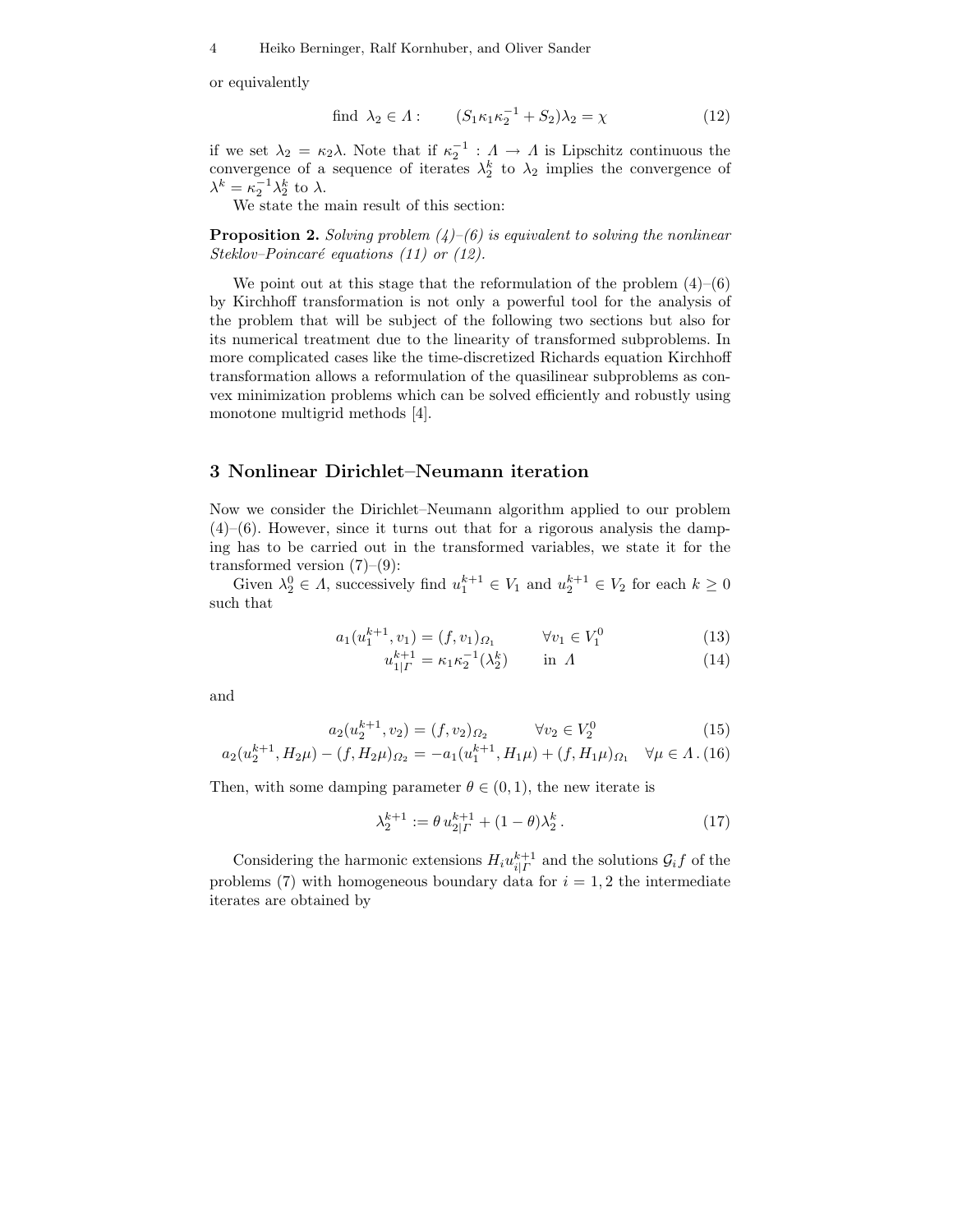$$
u_1^{k+1} = H_1 \kappa_1 \kappa_2^{-1} \lambda_2^k + \mathcal{G}_1 f
$$
 and  $u_2^{k+1} = H_2 u_{2| \Gamma}^{k+1} + \mathcal{G}_2 f$ .

Thus equation (16) provides

$$
a_1(H_1\kappa_1\kappa_2^{-1}\lambda_2^k, H_1\mu) + a_2(H_2u_{2|\Gamma}^{k+1}, H_2\mu)
$$
  
= 
$$
\sum_{i=1}^2 (f, H_i\mu)_{\Omega_i} - a_i(\mathcal{G}_i f, H_i\mu) \quad \forall \mu \in \Lambda,
$$

which is the same as

$$
\langle S_2 u_{2|\Gamma}^{k+1}, \mu \rangle = \langle -S_1 \kappa_1 \kappa_2^{-1} \lambda_2^k + \chi, \mu \rangle \quad \forall \mu \in \Lambda
$$

and regarding (17) altogether yields

$$
S_2(\lambda_2^{k+1} - \lambda_2^k) = \theta(\chi - (S_1 \kappa_1 \kappa_2^{-1} + S_2)\lambda_2^k) \text{ in } \Lambda. \tag{18}
$$

Consequently the damped Dirichlet–Neumann algorithm applied to  $(7)-(9)$ is a preconditioned Richardson procedure for the nonlinear Steklov–Poincaré formulation (12) with  $S_2$  as a preconditioner.

Note that an analogous formulation for the interface equation (11) can't be obtained due to the nonlinearity of  $S_2\kappa_2$ . However, (18) can be treated just as in the linear case if we apply the following generalization of an abstract convergence result in [5, pp. 118/9]. Let X be a Hilbert space,  $Q_1: X \to X'$  a not necessarily linear operator and let  $Q_2: X \rightarrow X'$  be linear and invertible. With the definition  $Q := Q_1 + Q_2$  and for given  $G \in X'$  we consider the problem

find 
$$
\lambda \in X : Q\lambda = G
$$
 (19)

together with the corresponding Richardson iteration

$$
\lambda^{k+1} = \lambda^k + \theta(G - Q\lambda^k). \tag{20}
$$

**Theorem 1.** Let  $Q_2$  be continuous and coercive, i.e. there are positive con*stants*  $\beta_2$  *and*  $\alpha_2$  *such that* 

$$
\langle Q_2 \eta, \mu \rangle \le \beta_2 \|\eta\|_X \|\mu\|_X \quad \forall \eta, \mu \in X \tag{21}
$$

*and*

$$
\langle Q_2 \eta, \eta \rangle \ge \alpha_2 \|\eta\|_X^2 \quad \forall \eta \in X. \tag{22}
$$

Let  $Q_1$  *be Lipschitz continuous, i.e. there is a constant*  $\beta_1 > 0$  *such that* 

$$
\langle Q_1 \eta - Q_1 \mu, \lambda \rangle \le \beta_1 \|\eta - \mu\|_X \|\lambda\|_X \quad \forall \eta, \mu, \lambda \in X. \tag{23}
$$

*Suppose there exists a constant*  $\kappa^* > 0$  *such that* 

$$
\langle Q_2(\eta - \mu), Q_2^{-1}(Q\eta - Q\mu) \rangle + \langle Q\eta - Q\mu, \eta - \mu \rangle \ge \kappa^* \|\eta - \mu\|_X^2 \quad \forall \eta, \mu \in X. \tag{24}
$$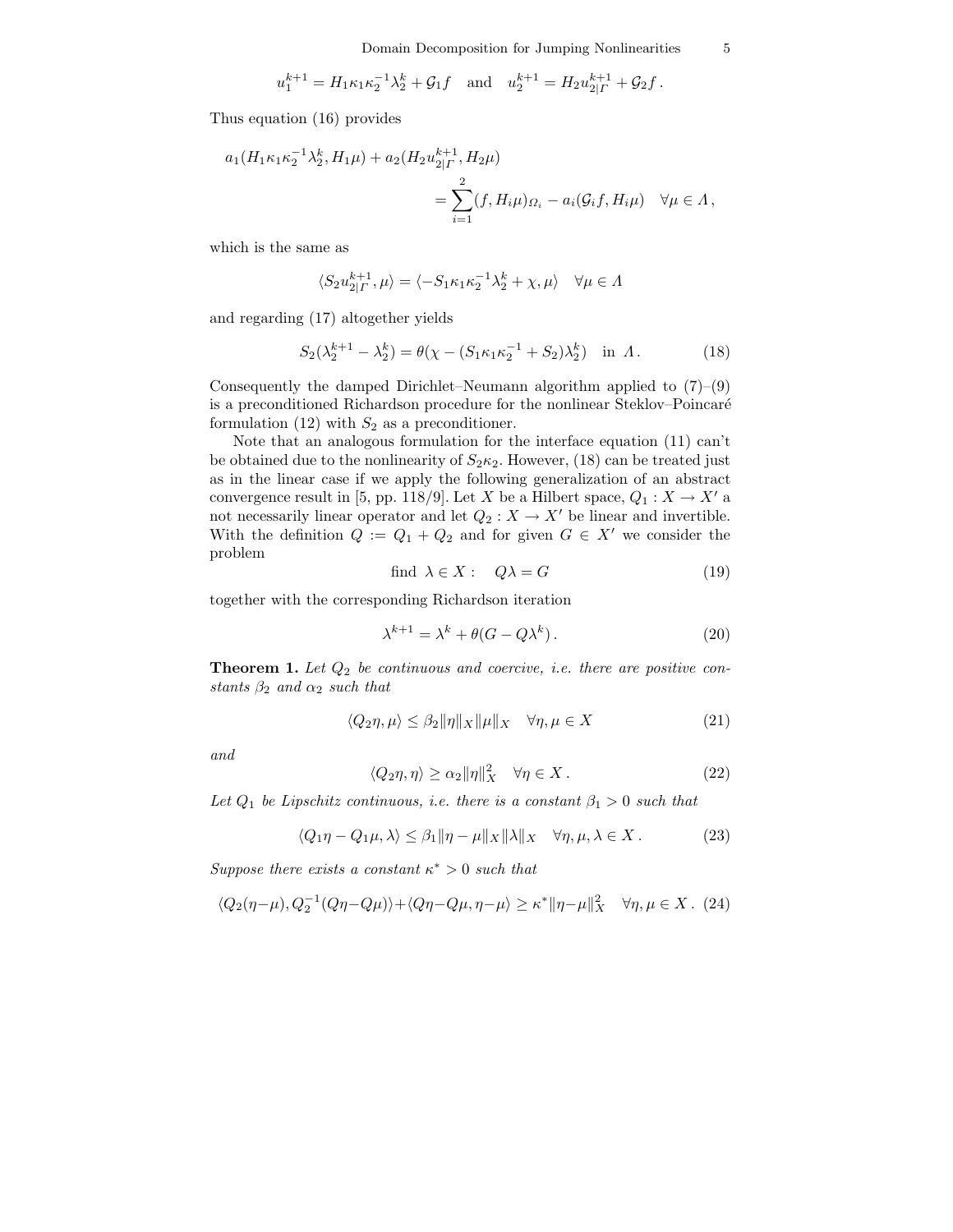*Then (19) has a unique solution*  $\lambda \in X$ *. Furthermore for any given*  $\lambda^0 \in X$ *and any*  $\theta \in (0, \theta_{\text{max}})$  *with* 

$$
\theta_{\max} := \frac{\kappa^* \alpha_2^2}{\beta_2 (\beta_1 + \beta_2)^2}
$$

*the sequence given by (20) converges in* X *to*  $\lambda$ *.* 

The proof is an application of Banach's fixed point theorem and can be carried out along the lines of the one given in [5, pp. 118/9], see also [2]. More specifically, one proves that with the conditions  $(21)$ – $(24)$  the operator  $T_{\theta}: A \rightarrow A$  defined by

$$
T_{\theta}: \eta \mapsto \eta + \theta Q_2^{-1}(G - Q\eta)
$$

is a contraction with respect to the  $Q_2$ -norm  $\|\cdot\|_{Q_2}$  on  $\Lambda$  induced by the  $Q_2$ –scalar product  $(\cdot, \cdot)_{Q_2}$  given by

$$
(\eta, \mu)_{Q_2} := \frac{1}{2} (\langle Q_2 \eta, \mu \rangle + \langle Q_2 \mu, \eta \rangle) \quad \forall \eta, \mu \in \Lambda.
$$

*Remark 1.* Note that condition (24) reduces to a much simpler expression if  $Q_2$  is symmetric. In the linear case (24) is just the coerciveness of  $Q_1$ . In our nonlinear case,  $(24)$  states a uniform monotonicity of  $Q_1$  of the form

$$
\langle Q_1 \eta - Q_1 \mu, \eta - \mu \rangle \ge \frac{\kappa^*}{2} \|\eta - \mu\|_X^2 \quad \forall \eta, \mu \in X. \tag{25}
$$

Now, it is well known that in the particular situation of (12) and (18) both Steklov–Poincaré operators  $S_1$  and  $S_2$  are symmetric, continuous and coercive. Thus in order to apply Theorem 1 to the case  $X = \Lambda$ ,  $G = \chi$ ,  $Q_2 = S_2$  and  $Q_1 = S_1 \kappa_1 \kappa_2^{-1}$  we have to make sure that the conditions (23) and (25) are satisfied for  $\tilde{Q}_1 = S_1 \kappa_1 \kappa_2^{-1}$ . So we arrive at the following

**Theorem 2.** The nonlinear Steklov-Poincaré equation (12) has a unique so*lution*  $\lambda_2$  *in*  $\Lambda$  *to which the nonlinear Dirichlet–Neumann scheme (13)–(17) converges for sufficiently small*  $\theta$  *and any*  $\lambda_2^0 \in \Lambda$  *if the following two conditions are satisfied:*

 $\kappa_1 \kappa_2^{-1}$ :  $\Lambda \to \Lambda$  *is Lipschitz continuous, i.e., there is a constant*  $L(\kappa_1 \kappa_2^{-1}) > 0$ *such that*

$$
\|\kappa_1\kappa_2^{-1}\eta - \kappa_1\kappa_2^{-1}\mu\|_{\Lambda} \le L(\kappa_1\kappa_2^{-1})\|\eta - \mu\|_{\Lambda} \quad \forall \eta, \mu \in \Lambda,
$$
 (26)

and  $S_1 \kappa_1 \kappa_2^{-1}$  :  $\Lambda \to \Lambda'$  *is a uniformly monotone operator, i.e. there is a constant*  $\alpha_1 > 0$  *such that* 

$$
\langle S_1(\kappa_1 \kappa_2^{-1} \eta - \kappa_1 \kappa_2^{-1} \mu), \eta - \mu \rangle \ge \alpha_1 \|\eta - \mu\|_A^2 \quad \forall \eta, \mu \in \Lambda. \tag{27}
$$

**Proposition 3.** *The conditions (26) and (27) are satisfied in one space dimension.*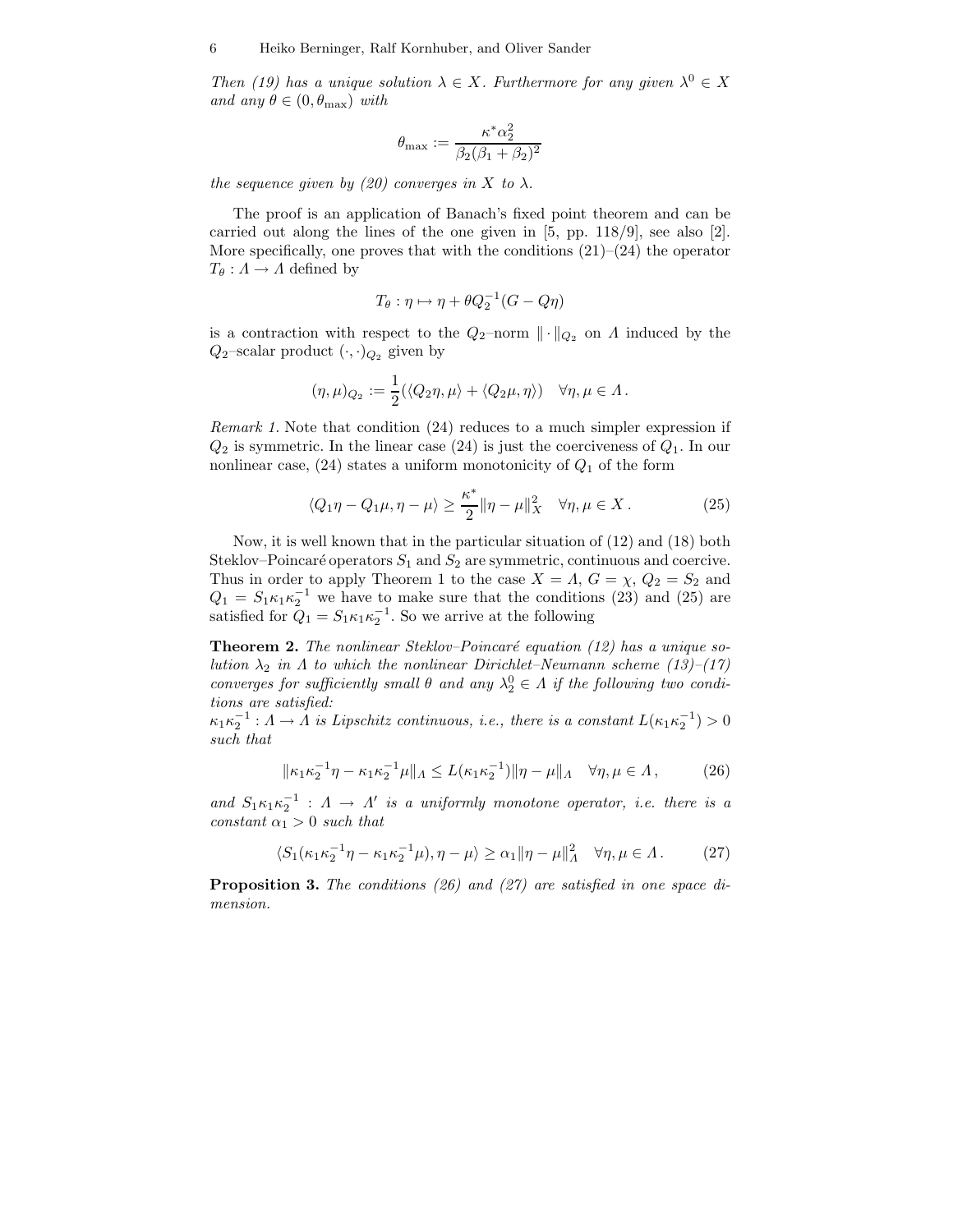*Proof.* Let  $\Omega_1 = [a, b], \Omega_2 = [b, c],$  with  $\Gamma = \{b\}$  and  $a < b < c.$  Then we have  $\Lambda = H_{00}^{1/2}(\Gamma) = H^{1/2}(\Gamma) \cong (\mathbb{R}, |\cdot|)$  and condition (26) follows from Proposition 1.

Let  $L(\kappa_1^{-1})$  and  $L(\kappa_2)$  be the Lipschitz constants of the real functions  $\kappa_1^{-1}$ and  $\kappa_2$  according to Proposition 1. In order to prove (27), let  $\eta$ ,  $\mu$ ,  $\lambda \in \mathbb{R}$ . The harmonic extension  $H_1(\lambda)$  is the affine function

$$
x \mapsto \frac{\lambda}{b-a} x - \frac{\lambda}{b-a} a.
$$

Consequently we have

$$
\langle S_1(\kappa_1 \kappa_2^{-1} \eta - \kappa_1 \kappa_2^{-1} \mu), \eta - \mu \rangle
$$
  
=  $\int_a^b \nabla H_1(\kappa_1 \kappa_2^{-1} \eta - \kappa_1 \kappa_2^{-1} \mu) \nabla H_1(\eta - \mu) dx$   
=  $\int_a^b \frac{\kappa_1 \kappa_2^{-1} \eta - \kappa_1 \kappa_2^{-1} \mu}{b - a} \cdot \frac{\eta - \mu}{b - a} dx$   
=  $\frac{(\kappa_1 \kappa_2^{-1} \eta - \kappa_1 \kappa_2^{-1} \mu)(\eta - \mu)}{b - a}$   
 $\ge \frac{1}{(b - a)L(\kappa_1^{-1})L(\kappa_2)} |\eta - \mu|^2.$ 

For the estimate note that both  $\kappa_1^{-1}$  and  $\kappa_2$  are monotonically increasing.

*Remark 2.* Unfortunately, in higher dimensions condition (27) is violated to the extend that  $\langle S_1(\kappa_1 \kappa_2^{-1} \eta - \kappa_1 \kappa_2^{-1} \mu), \eta - \mu \rangle$  can be negative. A counterexample in 2D is easily obtained by considering a harmonic function  $u$  with  $\frac{\partial u}{\partial \mathbf{n}} \cdot u \leq c < 0$  on a subset of  $\Gamma$  with positive Hausdorff measure (see [2]).

As we have already pointed out, the damped Dirichlet–Neumann method applied to the original problem  $(4)$ – $(6)$  or, equivalently,  $(11)$  produces a sequence  $\tilde{\lambda}^k$  which differs from  $\lambda^k = \kappa_2^{-1} \lambda_2^k$  in general. It is not clear whether this sequence also converges (for sufficiently small damping parameter) once (26) and (27) are satisfied. In 1D, however, one can prove that this is true. The proof is based on the above convergence result and the Lipschitz continuity of  $\kappa_2$  and  $\kappa_2^{-1}$  (see [2]).

### **4 Numerical example**

In this section we apply our nonlinear Dirichlet–Neumann method to a problem in two space dimensions: We consider the transmission problem  $(1)$ – $(3)$ on the Yin Yang domain  $\Omega$  as shown in Figure 2. We denote the white subdomain together with the grey circle  $B_1$  by  $\Omega_1$  and the grey subdomain with the white circle  $B_2$  by  $\Omega_2$ .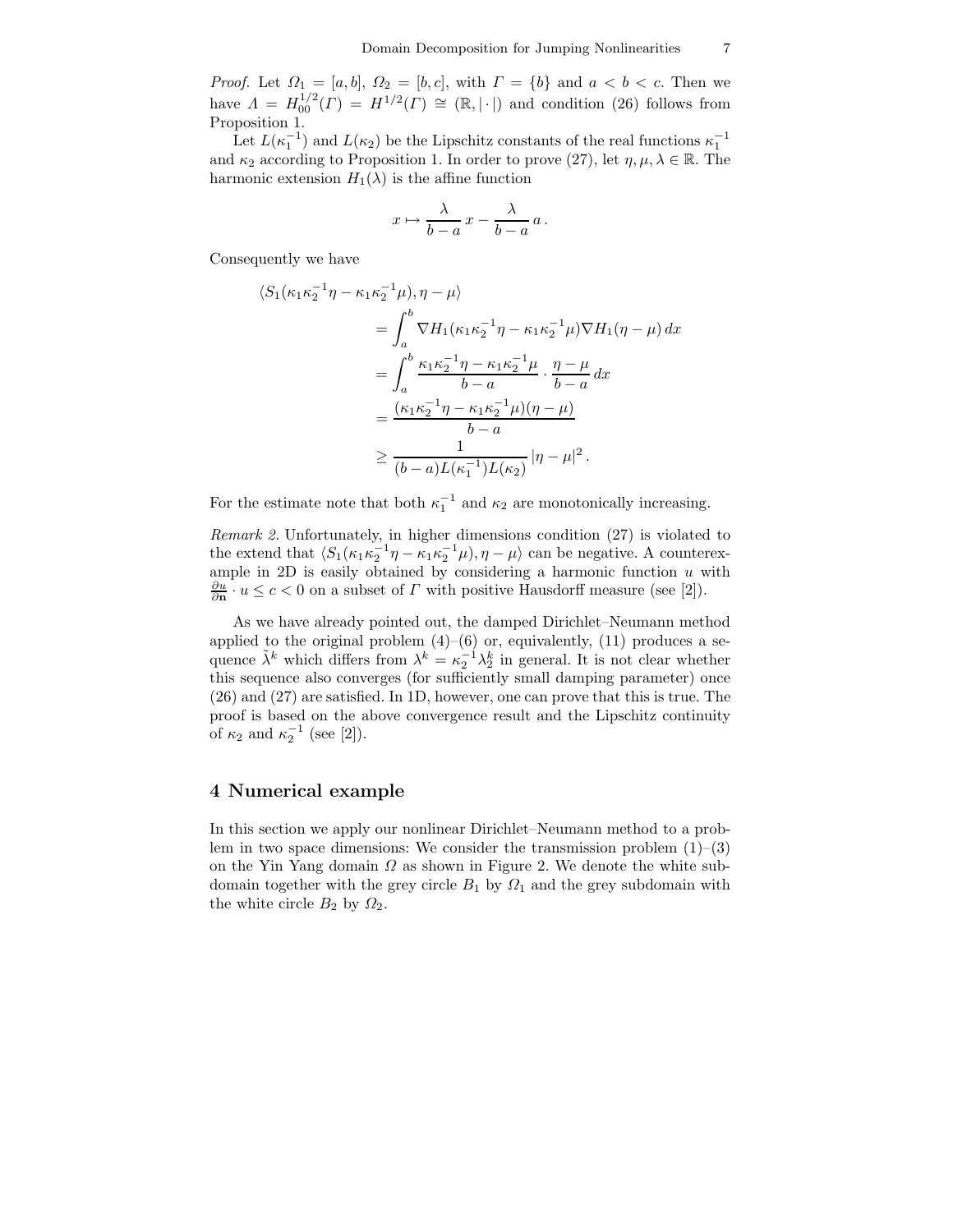

**Fig. 2.** Yin Yang domain <sup>Ω</sup>.



**Fig. 3.** Solution  $p$  on  $\Omega$  with free boundary (black line).

We select the data

$$
f(x) = \begin{cases} -1 & \text{on} \ B_1 \\ 1 & \text{on} \ B_2 \\ 0 & \text{on} \ \varOmega \backslash (B_1 \cup B_2) \end{cases}
$$

and the nonlinearities

$$
k_i(p_i) = \begin{cases} K_h \max\{p_i^{3\lambda_i+2}, c\} & \text{for } p_i \le -1\\ 1 & \text{for } p_i \ge -1. \end{cases}
$$

This choice is motivated by the well-known state equations of Brooks–Corey and Burdine (cf. [6]) for the hydraulic conductivity of a saturated/unsaturated porous media with different soils. In this way, our model problem can be regarded as a stationary Richards equation. Note that  $p_i < -1$  characterizes the unsaturated region which is separated by a free boundary from the linear, saturated regime occuring for  $p_i \geq -1$ . The parameters  $\lambda_1$  and  $\lambda_2$  in  $\Omega_1$  resp.  $\Omega_2$  are called pore size distribution factors. We chose them in an extreme manner as  $\lambda_1 = 1.0$  (very coarse sand) and  $\lambda_2 = 0.1$  (fine clay). The factor  $K_h = 0.002$  is a realistic hydraulic conductivity in the case of full saturation. The parameter  $c = 0.1 > 0$  is introduced to enforce ellipticity.

The choice of the data f which result in a strong sink on  $B_1$  and a strong source on  $B_2$  and our special choice of  $\overline{O}_1$  and  $\overline{O}_2$  ensure that the free boundary has a nontrivial intersection with the interface  $\Gamma = \overline{\Omega}_1 \cap \overline{\Omega}_2$  (see the numerical solution as shown in Figure 3). Since we apply the Dirichlet–Neumann scheme  $(13)$ – $(17)$  we hereby make sure that step  $(14)$  is nonlinear.

We discretize the problem on the two subdomains using piecewise linear finite element spaces. The linear problems on the subdomains are solved by a linear multigrid method. Figure 4 shows the convergence rate  $\rho$  in the energy norm (for the transformed variables  $u_i^k$ ) with respect to the damping parameter  $\theta$ . We use a grid hierarchy of six levels as resulting from uniform mesh refinement of the coarse grid depicted in Figure 2. In this way, we obtain about 235.000 nodes on the finest mesh. Figure 5 shows the convergence rate